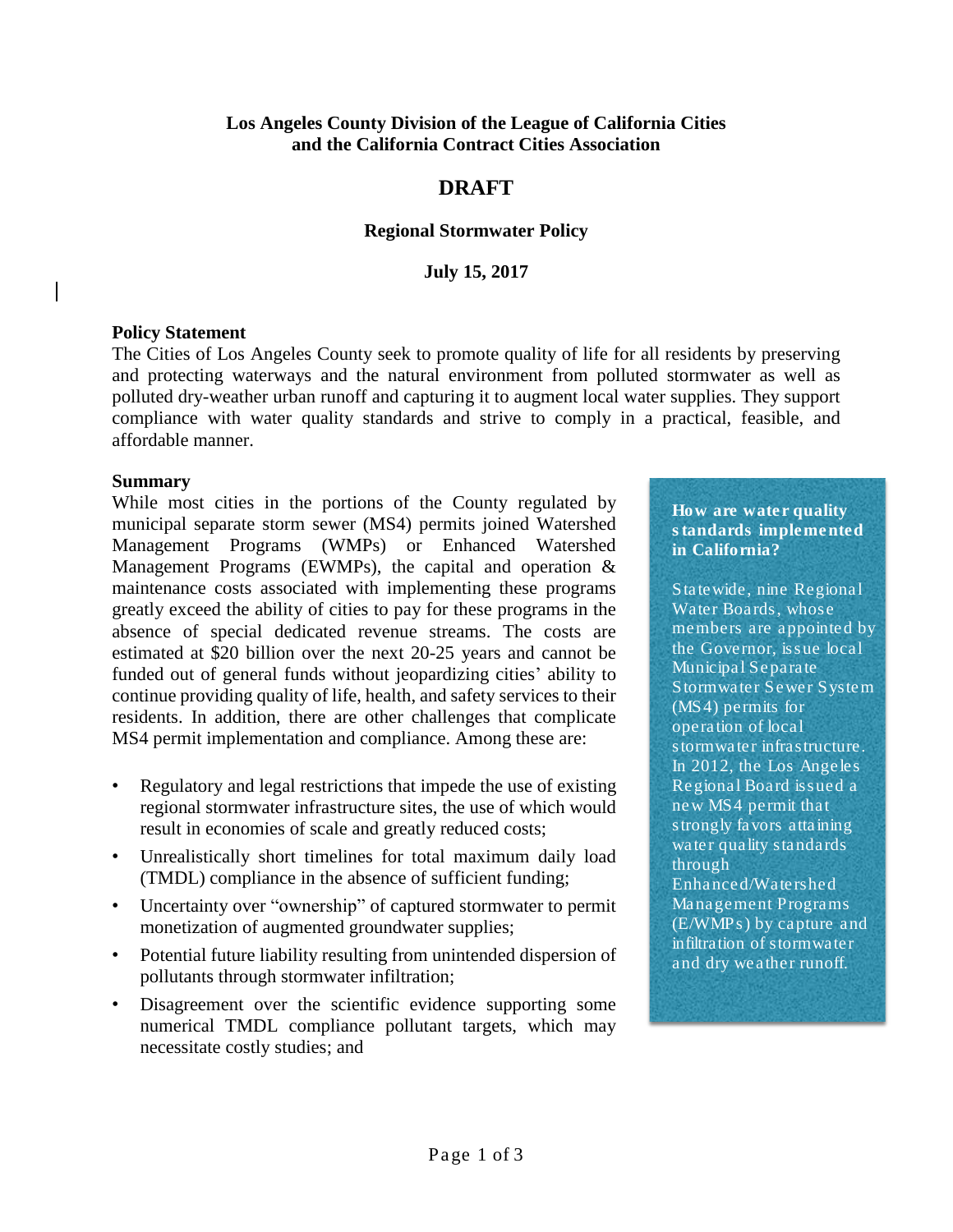• Concern that some funded projects may fail to remove pollutants before captured stormwater and/or dry-weather runoff is added to the groundwater or discharged to receiving waters.

## **Policy Objectives**

To overcome these constraints, the Los Angeles County Division of the League of California Cities and the California Contract Cities Association, together with partnering Councils of Governments and related organizations, will assist cities in their efforts to comply with water quality standards by coordinating efforts and supporting relevant progress and legislation. Specifically, the League and Contract Cities will pursue strategies that include, but are not limited to the following:

- Support legislative and other source control measures to prevent constituents of concern from entering the storm sewer system and the receiving waters;
- Seek Regional Board support for comparatively cost-effective regional, multiagency projects that use existing regional infrastructure, such as LAFCD facilities;
- Develop new dedicated funding sources, including credit for existing fees for local projects and programs;
- Extend WMP and EWMP compliance deadlines, possibly through water quality standards variances issued in accordance with 40 CFR 131.14;
- Modify Porter-Cologne to include a simplified version of the Financial Capability Assessment (FCA) guidance issued by US EPA in November 2014 for consideration in adoption of or amendments to MS4 permits;
- Clarify ownership of captured stormwater;
- Indemnify local public agencies from liability for infiltration;
- Undertake scientific studies when there are disagreements over the scientific evidence supporting TMDL targets;
- Support cost recovery from manufacturers for products that contribute pollutants to stormwater;
- Modify criteria for appointment of Regional Board membership to more fully represent the diverse views of stakeholders appearing before the Regional Water Boards;
- Create a Municipal Ombudsman position at Regional Boards to represent the interests of residents and the public;
- Seek state funding for MS4 permit compliance requirements that exceed Clean Water Act requirements;
- Seek state tax credit or other financial incentives for private projects that capture and infiltrate stormwater;
- Regularly engage with Regional and State Water Boards to ensure that they are aware of local concerns, including the need for flexibility in implementing programs to comply with water quality requirements;
- Coordinate and disseminate information among member cities and regional COGs; and